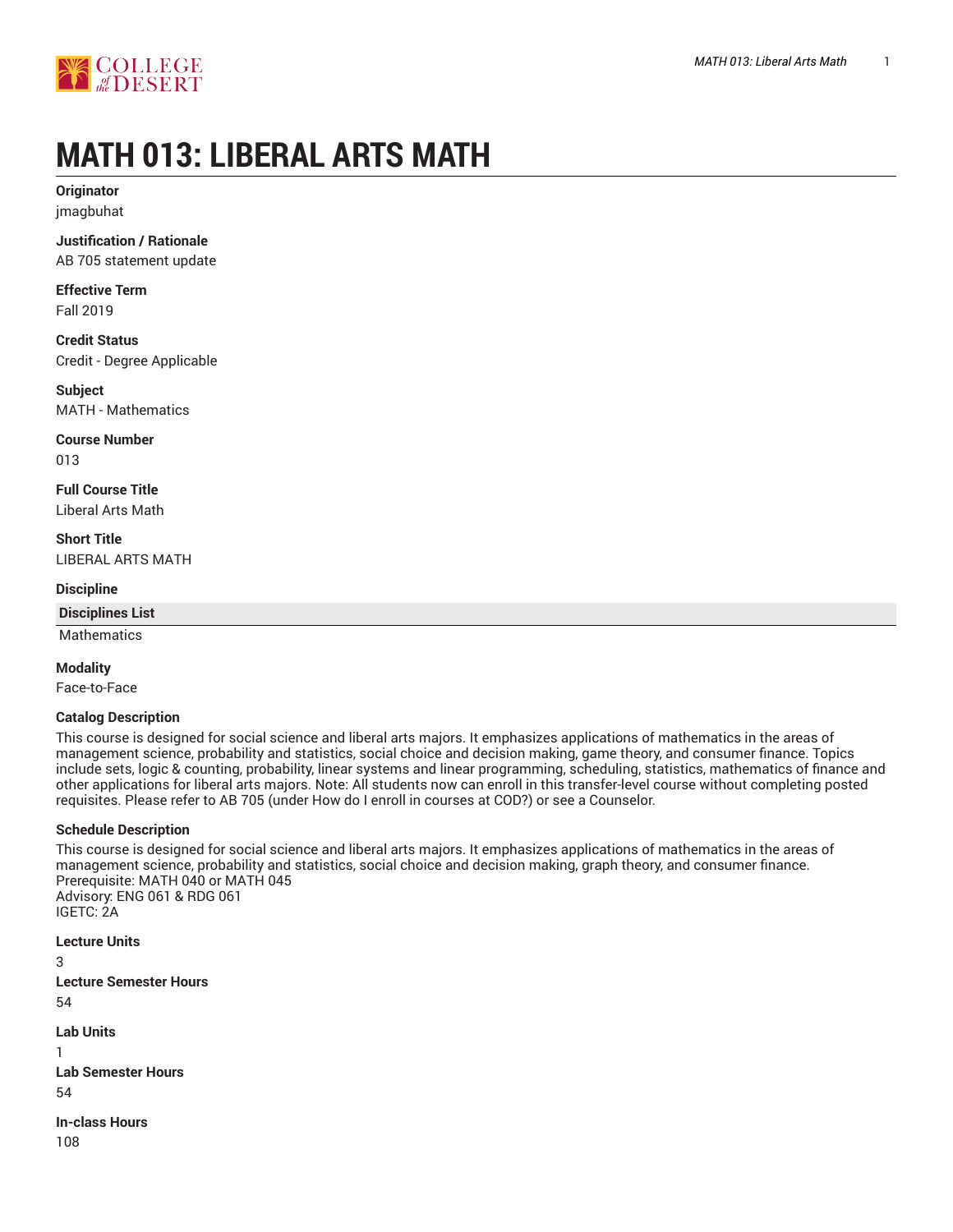

**Total Course Units** 4 **Total Semester Hours** 216

**Prerequisite Course(s)** MATH 040 or MATH 045 Advisory: ENG 061 & RDG 061

# **Required Text and Other Instructional Materials**

**Resource Type** Book

**Author** Pirnot, Thomas L

**Title**

Mathematics All Around

#### **Edition**

6

# **Publisher**

Pearson

**Year** 2018

# **College Level**

Yes

**Flesch-Kincaid Level** 11.08

**ISBN #** 9780134462493

# **Class Size Maximum**

35

# **Entrance Skills**

Recognize that the key characteristic of a linear model is its constant rate of change.

#### **Prerequisite Course Objectives**

MATH 040-Comprehend that the key characteristic of a linear model is its constant rate of change. MATH 045-Comprehend that the key characteristic of a linear model is its constant rate of change and interpret slope as a rate of change and relate slope to topics from social sciences.

# **Entrance Skills**

Interpret slope as a rate of change.

#### **Prerequisite Course Objectives**

MATH 040-Interpret slope as a rate of change.

MATH 045-Comprehend that the key characteristic of a linear model is its constant rate of change and interpret slope as a rate of change and relate slope to topics from social sciences.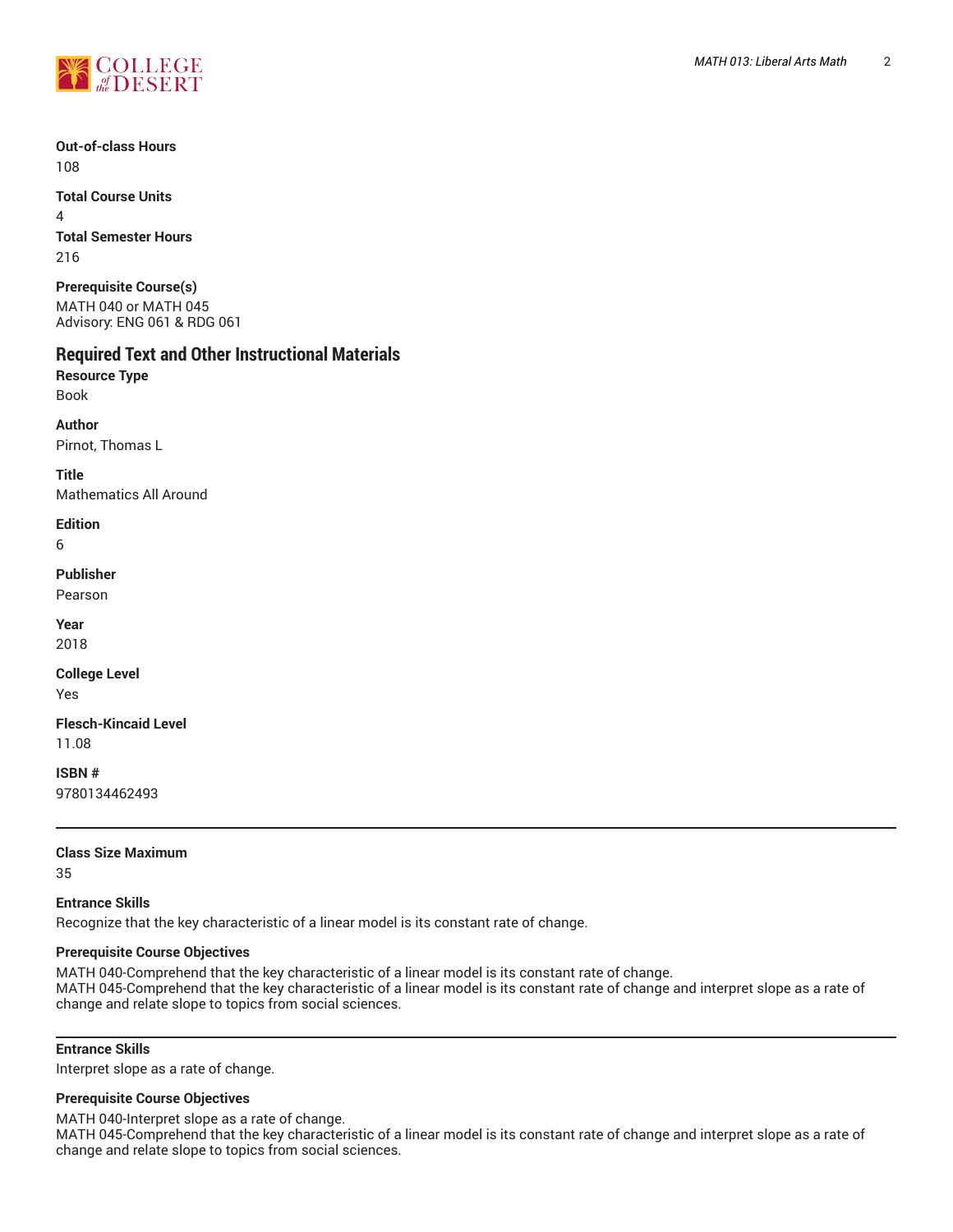

#### **Entrance Skills**

Recognize when a table, graph, or equation is linear.

#### **Prerequisite Course Objectives**

MATH 040-Recognize when a table, graph, or equation is linear.

MATH 045-Recognize when a table, graph, or equation is linear and recognize when a scatterplot appears to show linear correlation and be able to describe this relationship and discuss how it does not necessarily reflect causation in written form. MATH 045-Create, manipulate, and analyze tables and charts including an introduction to writing basic formulas in spreadsheets, describing shapes of frequency distributions, reading histograms, and the advantages disadvantages of a variety of diagrams such as Venn and Euler diagrams, pie/circle graphs, scatterplots, bar graphs, and time series.

#### **Entrance Skills**

Create a linear model in the form of a table, graph, or equation.

#### **Prerequisite Course Objectives**

MATH 040-Create a linear model in the form of a table, graph, or equation. MATH 045-Create a linear model in the form of a table, graph, or equation, including a line of best fit for a set of given points.

#### **Entrance Skills**

Find the equation of a line and apply it to solve problems with a constant of change.

#### **Prerequisite Course Objectives**

MATH 040-Find the equation of a line and apply it to solve problems with a constant of change. MATH 045-Find the equation of a line and apply it to solve financial and social sciences problems involving constant rates of change.

#### **Entrance Skills**

Solve 2x2 and 3x3 systems of linear equations.

#### **Prerequisite Course Objectives**

MATH 040-Solve 2x2 and 3x3 systems of linear equations. MATH 045-Solve 2x2 and 3x3 systems of linear equations and solve application problems from social sciences.

#### **Entrance Skills**

Graph systems of linear inequalities in two dimensions.

#### **Prerequisite Course Objectives**

MATH 040-Graph systems of linear inequalities in two dimensions. MATH 045-Graph systems of linear inequalities in two dimensions and find the coordinates of points of intersection, including application problems similar to examples from linear programming.

#### **Entrance Skills**

Understand and manipulate rational exponents and Nth roots.

#### **Prerequisite Course Objectives**

MATH 040-Comprehend and manipulate rational exponents and Nth roots. MATH 045-Comprehend and manipulate rational exponents and Nth roots, including those used in financial mathematical formulas such as compound interest.

#### **Entrance Skills**

Solve root equations.

#### **Prerequisite Course Objectives**

MATH 040-Solve root equations. MATH 045-Evaluate root functions, including multivariate functions such as the standard deviation.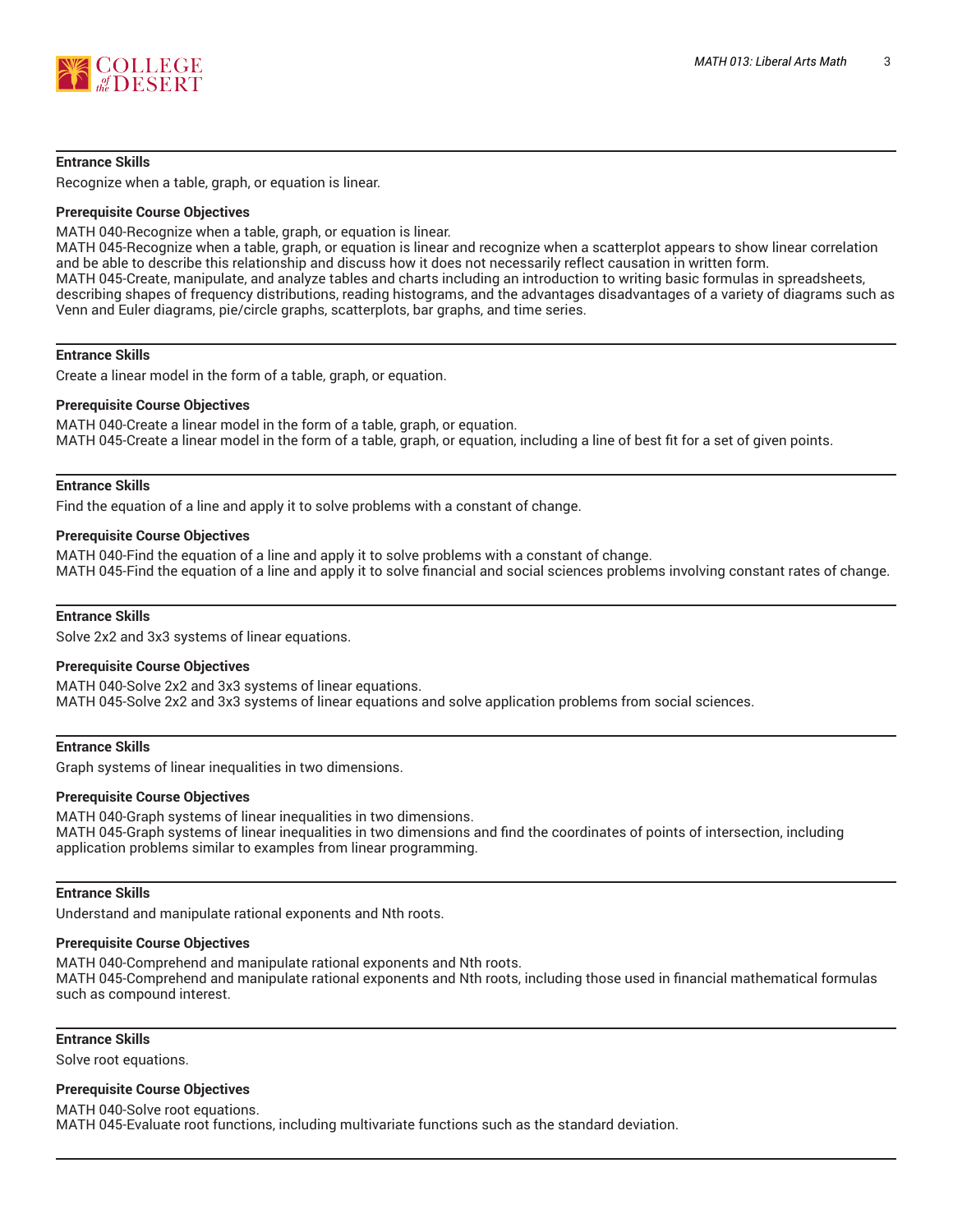

#### **Entrance Skills**

Understand the definition of a function including the use of function notation and appropriate terminology (e.g. domain, range, independent and dependent variables, and one-to-one).

#### **Prerequisite Course Objectives**

MATH 040-Apply the definition of a function including function notation and terminology (domain and range).

MATH 045-Understand the definition of a function including the use of function notation, arrow diagrams, graphs, and terminology such as domain, range, independent variables, and dependent variables.

MATH 045-Understand the definitions one-to-one and inverse functions, including log functions, and observe them in applications from statistics and financial mathematics.

#### **Entrance Skills**

Recognize that the key characteristic of an exponential function is its constant growth (or decay) factor.

#### **Prerequisite Course Objectives**

MATH 040-Comprehend that the key characteristic of an exponential function is its constant growth (decay) factor. MATH 045-Comprehend that the key characteristic of an exponential function is its constant growth (or decay) factor and relate this to the differences between linear and exponential change with applications involving simple and compound interest.

#### **Entrance Skills**

Recognize when a table, graph, or equation is exponential and when a word problem can be modeled with an exponential function.

#### **Prerequisite Course Objectives**

MATH 040-Recognize when a table, graph, or equation is exponential and when a word problem can be modeled with an exponential function.

MATH 045-Recognize when a table, graph, or equation is exponential and when a word problem can be modeled with an exponential function, including equations and graphs of functions similar to continuous probability distributions.

MATH 045-Create, manipulate, and analyze tables and charts including an introduction to writing basic formulas in spreadsheets, describing shapes of frequency distributions, reading histograms, and the advantages disadvantages of a variety of diagrams such as Venn and Euler diagrams, pie/circle graphs, scatterplots, bar graphs, and time series.

#### **Entrance Skills**

ADVISORY SKILLS: Read and comprehend word problems.

#### **Prerequisite Course Objectives**

ENG 061-Demonstrate the ability to think critically and express ideas using various patterns of development. ENG 061-Demonstrate the ability to read and respond in writing beyond the literal interpretation of the text. RDG 061-Read a variety of texts fluently. RDG 061-Write organized summaries reactions that capture main idea and supporting details.

#### **Entrance Skills**

Evaluate expressions and functions and recognize when an application requires a particular function.

#### **Prerequisite Course Objectives**

MATH 040-Comprehend that the key characteristic of an exponential function is its constant growth (decay) factor.

MATH 040-Apply the definition of a function including function notation and terminology (domain and range).

MATH 040-Recognize when a table, graph, or equation is linear.

MATH 040-Apply the definition of a function including function notation and terminology (domain and range).

MATH 040-Recognize when a table, graph, or equation is exponential and when a word problem can be modeled with an exponential function.

MATH 045-Understand the definition of a function including the use of function notation, arrow diagrams, graphs, and terminology such as domain, range, independent variables, and dependent variables.

MATH 045-Apply functions to topics from social sciences and consumer mathematics, including ceiling and floor functions. MATH 045-Evaluate multivariate formulas useful in statistics and financial mathematics such as Max, Min, Arithmetic Mean, Median, Combinations, Permutations, and simple and compound interest formulas; know the mathematical and statistical symbols used in them; and become familiar with when each formula is applicable.

MATH 045-Evaluate root functions, including multivariate functions such as the standard deviation.

MATH 045-Recognize when a table, graph, or equation is exponential and when a word problem can be modeled with an exponential function, including equations and graphs of functions similar to continuous probability distributions.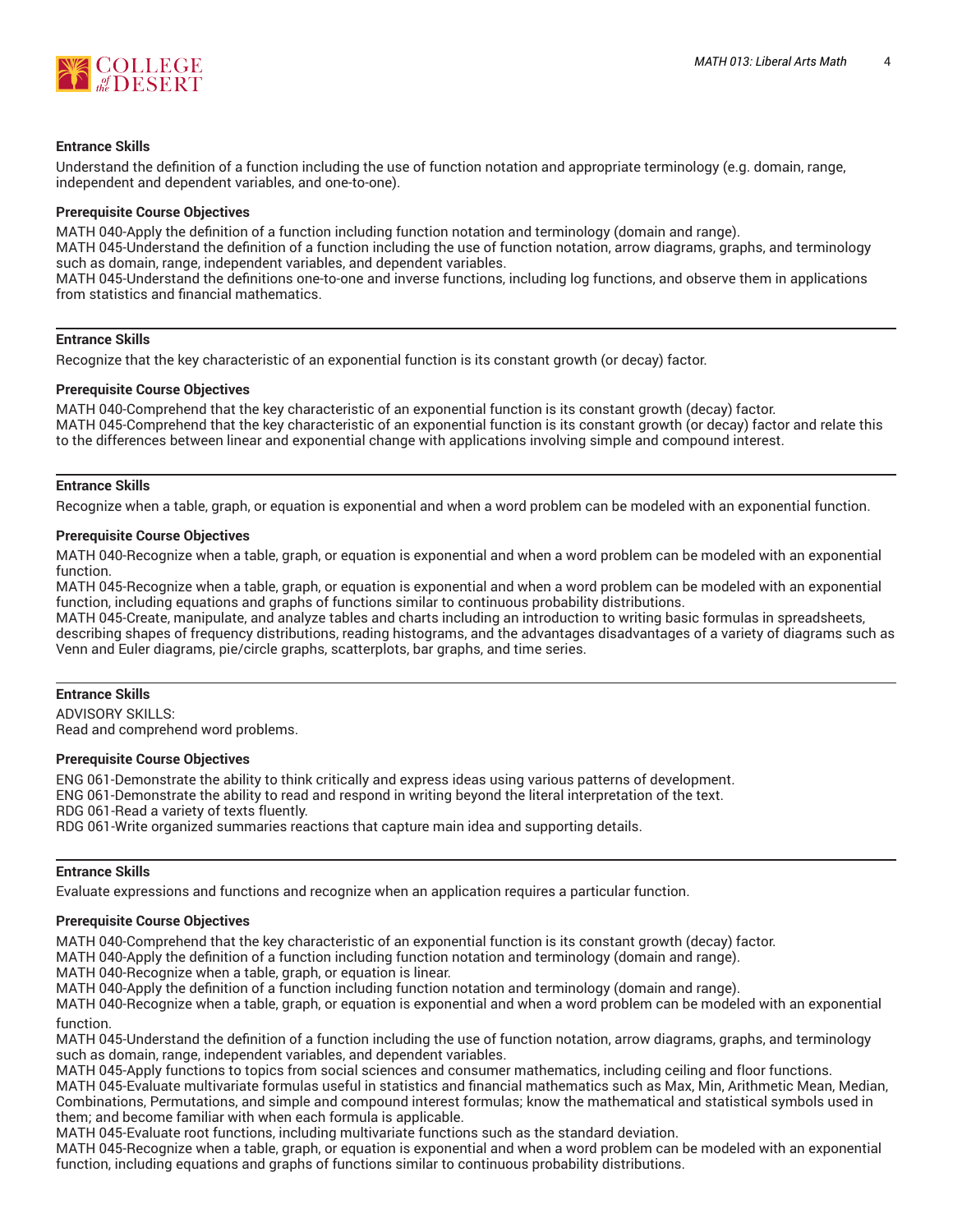

MATH 045-Evaluate expressions using summation notation, including those requiring the use of the order of operations involving sums of many values.

#### **Entrance Skills**

Demonstrate the order of operations when evaluating functions and expressions and manipulate expressions using properties of operations on real numbers and functions.

#### **Prerequisite Course Objectives**

MATH 040-Apply the definition of a function including function notation and terminology (domain and range).

MATH 040-Apply the definition of a function including function notation and terminology (domain and range).

MATH 045-Understand the definition of a function including the use of function notation, arrow diagrams, graphs, and terminology such as domain, range, independent variables, and dependent variables.

MATH 045-Evaluate multivariate formulas useful in statistics and financial mathematics such as Max, Min, Arithmetic Mean, Median, Combinations, Permutations, and simple and compound interest formulas; know the mathematical and statistical symbols used in them; and become familiar with when each formula is applicable.

MATH 045-Evaluate expressions using summation notation, including those requiring the use of the order of operations involving sums of many values.

#### **Entrance Skills**

Investigate and practice problem-solving strategies.

#### **Prerequisite Course Objectives**

ENG 061-Demonstrate the ability to think critically and express ideas using various patterns of development.

MATH 040-Recognize when a table, graph, or equation is exponential and when a word problem can be modeled with an exponential function.

MATH 040-Recognize when a table, graph, or equation is linear.

MATH 040-Recognize when a table, graph, or equation is quadratic.

MATH 045-Recognize when a table, graph, or equation is linear and recognize when a scatterplot appears to show linear correlation and be able to describe this relationship and discuss how it does not necessarily reflect causation in written form.

MATH 045-Recognize when a table, graph, or equation is exponential and when a word problem can be modeled with an exponential function, including equations and graphs of functions similar to continuous probability distributions.

MATH 045-Investigate and practice general problem solving strategies, including Polya's problem solving techniques, pattern analysis, inductive and deductive reasoning examples, and estimation techniques for predicting feasible answers and discovering errors.

MATH 045-Create, manipulate, and analyze tables and charts including an introduction to writing basic formulas in spreadsheets, describing shapes of frequency distributions, reading histograms, and the advantages disadvantages of a variety of diagrams such as Venn and Euler diagrams, pie/circle graphs, scatterplots, bar graphs, and time series.

#### **Course Content**

1. General Problem Solving

- a. Polya's method, mathematical principles, problem solving skills and strategies
- b. Inductive and deductive reasoning
- c. Estimation techniques
- 2. Sets
	- a. Terminology, representing sets using well-defined properties with set-builder notation, symbols
	- b. Cardinality of finite sets, finite and infinite sets, one-to-one correspondence
	- c. Comparing sets
	- d. Set operations
	- e. Applications (e.g. survey problems)
	- f. Optional: countable and uncountable infinities
- 3. Logic
	- a. Statements, negations, conjunctions, disjunctions, conditionals
	- b. Truth tables, logical equivalence
	- c. Biconditionals, the contrapositive of a conditional, the converse of a conditional, and inverse of a conditional
	- d. Arguments, using truth tables to show arguments are valid or invalid, using Euler diagrams to show arguments with quantified statements are valid or invalid
	- e. Optional: fuzzy logic and decision tables (truth tables for decision-making)
- 4. Organizing, Planning and Scheduling Using Graph Theory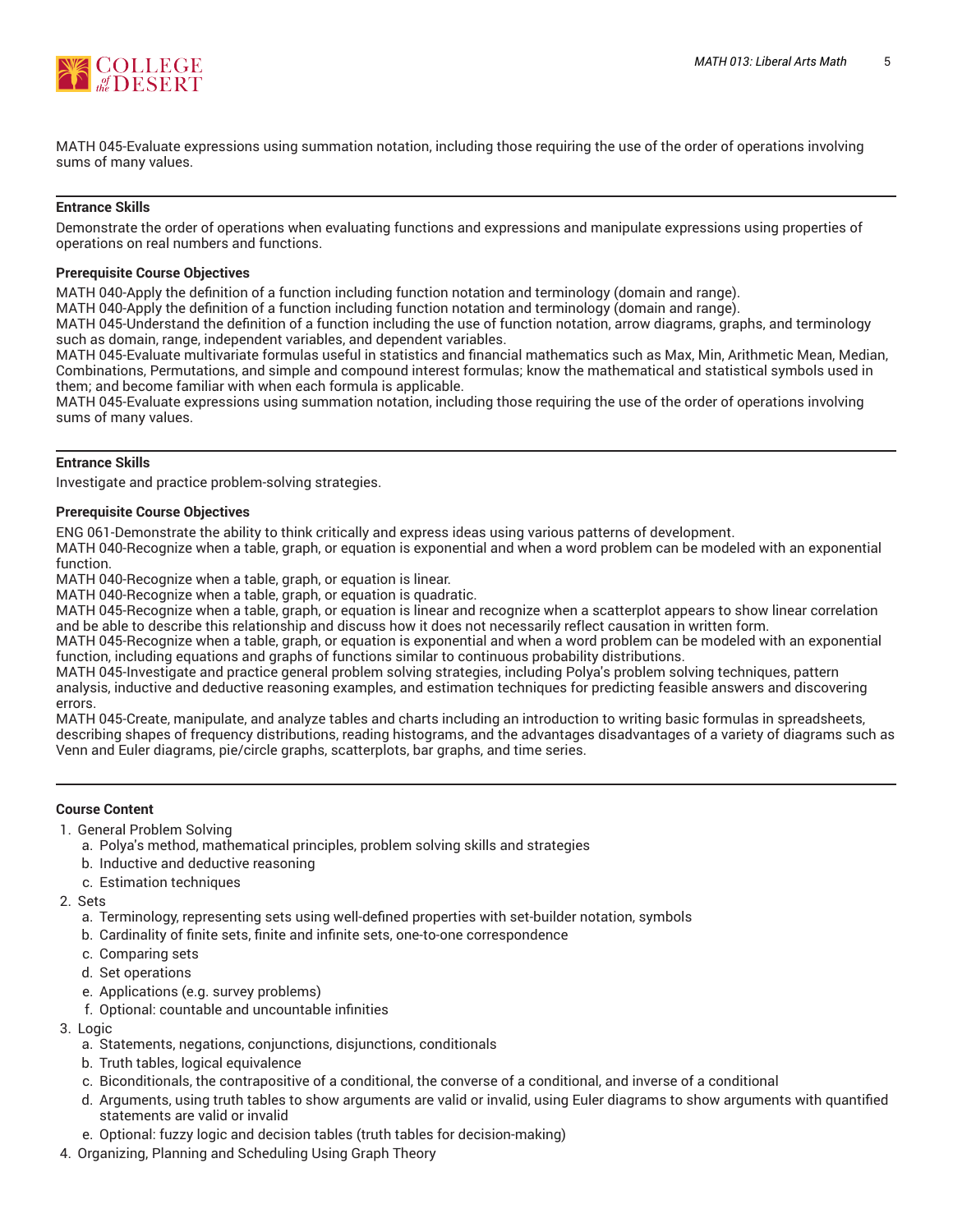

- a. Vertices, edges, graphs, paths, circuits
- b. Graph tracing puzzles, Euler's Theorem, Fleury's Algorithm, Eulerizing graphs, applications
- c. Using vertex coloring to color maps and make schedules or arrange locations that avoid conflicts
- d. Hamilton paths and circuits, weighted graphs, complete graphs, Traveling Salesman Problems (TSP), Brute Force for solving TSP, Nearest Neighbor and Best Edge algorithms for approximating TSP solutions
- e. Directed graphs, influence modeling, network modeling, ranking with one- and two-stage dominance
- f. Scheduling projects using PERT
- g. Optional: Modeling graphs with matrices
- 5. Linear Programming
	- a. Linear equations in two variables, linear functions with two independent variables, linear inequalities in two variables, systems of linear equations in two variables
	- b. Graphing systems of linear inequalities in two variables and solve systems of linear equations to find points of intersections of boundary lines
	- c. Solving linear programming application problems by modeling constraints with inequalities, describing the objective function, graphing the region of possible solutions, finding corner points, and maximizing or minimizing the objective function
- 6. Consumer and Financial Mathematics
	- a. Applications of percents to taxes, price mark-up/mark-down, and inflation
	- b. Simple interest, add-on interest loans, credit card finance charges using average daily balance
	- c. Exponential functions, logarithms, compound interest
	- d. Annuities
	- e. Amortized loans, amortization schedules, present value of an annuity, refinancing, using equations and tables
	- f. Optional: the rule of 70 (or 72), annual percentage rate

#### 7. Counting Principles

- a. The fundamental counting principle, tree diagrams, applications
- b. Factorial notation, permutations and combinations, combining counting methods using the fundamental counting principle
- c. Applications to games of chance
- 8. Probability
	- a. Terminology, sample spaces, events
	- b. Principles of probability
	- c. Classical calculation of probability with equally-likely outcomes, empirical calculation of probability using data
	- d. Application of set theory to probability: complements of events, unions of events, principle of inclusion and exclusion, DeMorgan's laws
	- e. Conditional probability, intersections of events, dependent and independent events
	- f. Expected value, applications to games of chance, applications to insurance, other applications (e.g. guessing on multiplechoice tests, using supply and demand data for making business decisions)
	- g. Optional: binomial experiments, applications (e.g. drug/disease testing), probability trees, genetics, calculating odds and odds against an event
- 9. Statistics
	- a. Population vs. sample, data, random sampling methods, inappropriate sampling methods (e.g. voluntary response surveys)
	- b. Frequency tables, histograms, other display methods (e.g. stem-and-leaf plots), misleading and inappropriate graphs
	- c. Mean and median for quantitative data, mode for qualitative data
	- d. Five-number summary, box-and-whisker plots
	- e. Range, interpretation of standard deviation, estimation of standard deviation using range, z-scores
	- f. Uniform distribution, skewed distributions, normal distribution, applications of normal distributions
	- g. Scatterplots, interpretation of linear correlation, lines of best fit
	- h. Optional: coefficient of variation, using technology such as excel or StatCrunch, calculation of linear correlation coefficient and using tables to find critical values for the linear correlation coefficient

#### **Lab Content**

- 1. Apply problem solving strategies: logic puzzles, games, experiments
- 2. Solve problems that can be modeled with Venn diagrams of sets and using set theory principles
- 3. Analyze logical statements and arguments
- 4. Solve problems that can be modeled with graphs using graph coloring, Euler circuits, Hamilton circuits, and/or Traveling Salesman Problem algorithms
- 5. Create schedules and make decisions using PERT, graph coloring, expected value, linear programming, and/or fuzzy logic
- 6. Use calculators to efficiently and accurately evaluate expressions.
- 7. Apply finance formulas including compound interest, annuities, and amortization to application problems involving money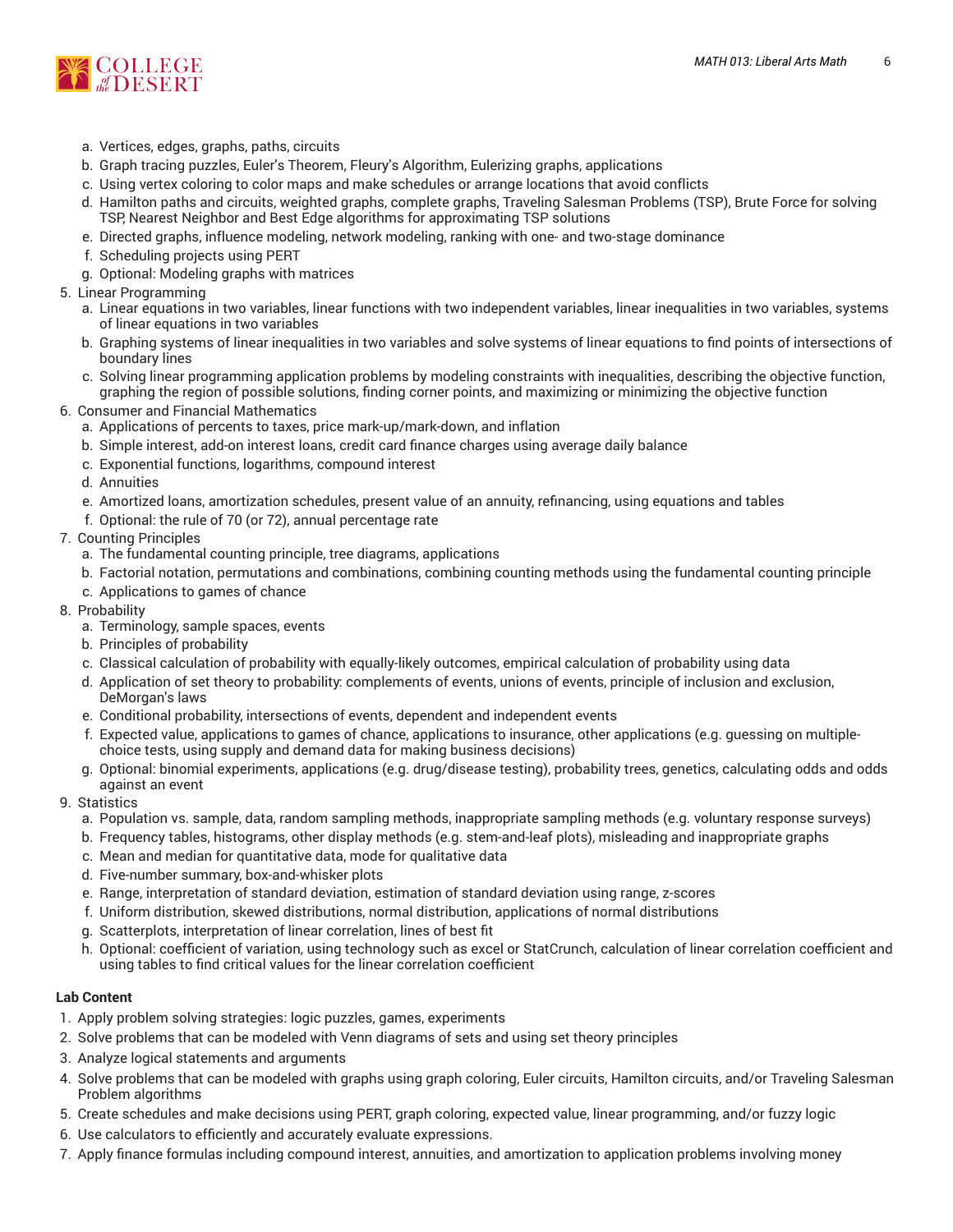

- 8. Calculate measures of central tendency (mean, median, and mode) of sample data, calculate measures of dispersion (range, variance, standard deviation) of sample data, and use frequency tables and histograms to display data
- 9. Apply elementary counting methods to games of chance, use counting techniques to compute probabilities in games of chance

#### **Course Objectives**

|              | <b>Objectives</b>                                                                                                                                                                                                                                          |
|--------------|------------------------------------------------------------------------------------------------------------------------------------------------------------------------------------------------------------------------------------------------------------|
| Objective 1  | Apply general problem solving strategies, using Polya's problem solving techniques, analyze patterns, draw and use<br>diagrams, find counterexamples, and justify universal statements.                                                                    |
| Objective 2  | Differentiate between inductive and deductive reasoning, and use both to solve problems.                                                                                                                                                                   |
| Objective 3  | Demonstrate and explain estimation techniques.                                                                                                                                                                                                             |
| Objective 4  | Examine sets and their relationships, manipulate sets using set operations, describe sets in words, and apply set<br>theory to problems involving surveys and categorizations of objects.                                                                  |
| Objective 5  | Investigate logical statements, compound logical statements, negations of logical statements, and general statement<br>forms and determine when two statement forms are logically equivalent.                                                              |
| Objective 6  | Investigate conditional and biconditional logical statements, negate quantified statements, verify arguments involving<br>statements without quantifiers using truth tables, and verify arguments involving quantified statements using Euler<br>diagrams. |
| Objective 7  | Model and solve application problems using concepts from graph theory such as Euler paths, Hamilton paths, graph<br>coloring, Traveling Salesman Problem algorithms, and influence-modeling graphs.                                                        |
| Objective 8  | Apply list-processing & critical path algorithms to schedule a list of tasks subject to an order requirement digraph.                                                                                                                                      |
| Objective 9  | Solve optimization problems in two variables using linear programming.                                                                                                                                                                                     |
| Objective 10 | Use a scientific calculator to perform computations effectively.                                                                                                                                                                                           |
| Objective 11 | Identify social science & finance problems whose modeling involve exponential functions, and use exponential and<br>logarithmic functions to model and solve them.                                                                                         |
| Objective 12 | Apply elementary mathematics of finance formulas including compound interest, annuities, and amortization.                                                                                                                                                 |
| Objective 13 | Apply elementary counting methods, including the use of the fundamental counting (or multiplication) principle,<br>combinations and permutations formulas, and the principle of inclusion and exclusion.                                                   |
| Objective 14 | Use counting techniques to compute probabilities where outcomes are equally likely.                                                                                                                                                                        |
| Objective 15 | Apply basic probability theory, including conditional probability.                                                                                                                                                                                         |
| Objective 16 | Calculate measures of central tendency (mean, median, and mode) and measures of dispersion (range, variance,<br>standard deviation).                                                                                                                       |
| Objective 17 | Communicate accurately and effectively in written form using mathematical terminology and concepts.                                                                                                                                                        |

#### **Student Learning Outcomes**

|           | Upon satisfactory completion of this course, students will be able to:                                  |
|-----------|---------------------------------------------------------------------------------------------------------|
| Outcome 1 | Apply quantitative reasoning to model and solve problems from social science and financial mathematics. |
| Outcome 2 | Formulate logical arguments and judge correctness in deductive reasoning.                               |
| Outcome 3 | Interpret mathematical and statistical models and draw inferences from them.                            |
| Outcome 4 | Use mathematical reasoning and concepts to make decisions.                                              |

#### **Methods of Instruction**

| <b>Method</b>     | Please provide a description or examples of how each instructional<br>method will be used in this course.                                                                                        |
|-------------------|--------------------------------------------------------------------------------------------------------------------------------------------------------------------------------------------------|
| Lecture           | Lecture will be used for introduction and explanation of course topics.                                                                                                                          |
| <b>Discussion</b> | Discussion will be used to review, explore, analyze, and evaluate various<br>methods of solution.                                                                                                |
| Other (Specify)   | Video presentations may be used to introduce and explain new topics.                                                                                                                             |
| Laboratory        | Lab will be used, in groups or individually, for student exploration of the<br>topics of the course.                                                                                             |
| Activity          | Activities in the lab portion of the class will include practicing<br>problem-solving skills, communicating with mathematics, performing<br>experiments, and using various tools and technology. |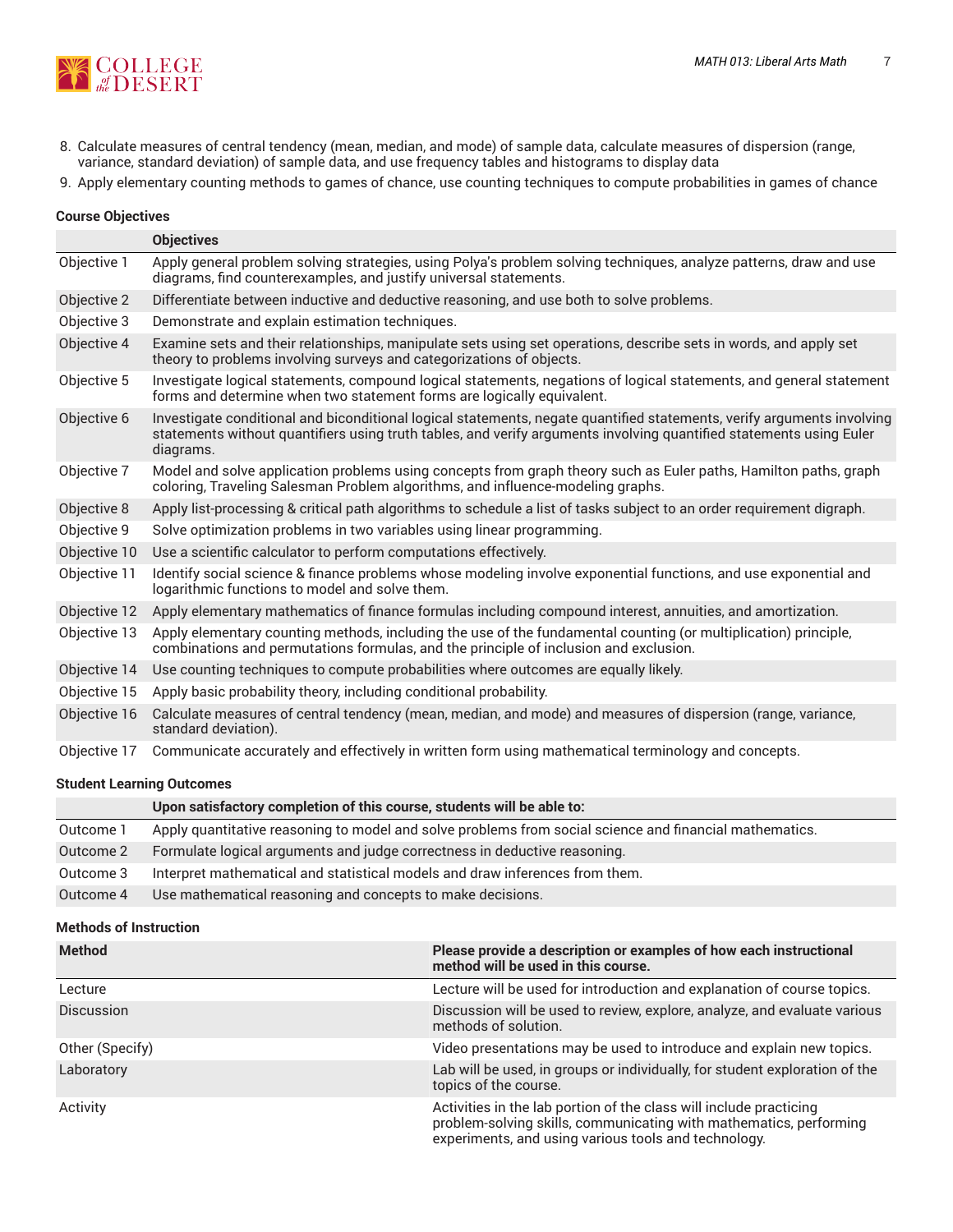

#### **Methods of Evaluation**

| <b>Method</b>                             | Please provide a description or examples of how<br>each evaluation method will be used in this course.                                                                                                                                                                              | <b>Type of Assignment</b> |
|-------------------------------------------|-------------------------------------------------------------------------------------------------------------------------------------------------------------------------------------------------------------------------------------------------------------------------------------|---------------------------|
| College level or pre-collegiate essays    | Students may be evaluated by writing summaries,<br>explorations, justifications, and analyses of<br>mathematical concepts.                                                                                                                                                          | In and Out of Class       |
| Mid-term and final evaluations            | Students will be evaluated by examinations<br>involving problems that require the application<br>of studied principles and skills to new situations<br>as well as problems that mimic those done on<br>homework and in class.                                                       | In Class Only             |
| Computational/problem-solving evaluations | Students will be evaluated by completing<br>challenging problem sets requiring careful<br>reasoning and application of a variety of course<br>topics.                                                                                                                               | In and Out of Class       |
| Written homework                          | Students will be evaluated by homework<br>assignments requiring at least six hours per week.                                                                                                                                                                                        | Out of Class Only         |
| Other                                     | Students may be evaluated with chapter tests and/<br>or section quizzes, with free-response, multiple<br>choice, and/or True/False problems.                                                                                                                                        | In Class Only             |
| Mid-term and final evaluations            | Students will be evaluated by a comprehensive two- In Class Only<br>hour final exam.                                                                                                                                                                                                |                           |
| Laboratory projects                       | Students may be evaluated by computer lab<br>assignments.                                                                                                                                                                                                                           | In and Out of Class       |
| Student participation/contribution        | Students will be evaluated by their participation in<br>lab activities and may be required to turn in write-<br>ups of these activities.                                                                                                                                            | In and Out of Class       |
| Laboratory projects                       | Students will use problem-solving skills,<br>communicate accurately and precisely, perform<br>experiments, and use various tools and technology.<br>Students will be evaluated by their summary<br>and analysis of the information gathered during<br>explorations and experiments. | In and Out of Class       |

#### **Assignments**

#### **Other In-class Assignments**

- 1. Attend classroom lectures and take notes.
- 2. Participate in classroom discussions to review, analyze, interpret, explore, and evaluate various topics covered in lectures, video presentations, and homework.
- 3. Complete examinations involving problems that require the application of studied principles and skills to new situations as well as problems that mirror those done on homework and in class.

#### **Other Out-of-class Assignments**

- 1. Read textbook.
- 2. Read supplementary material.
- 3. Review notes.
- 4. Complete assigned homework, including exercises designed to improve problem solving, computational skills and mathematical understanding.
- 5. Complete lab investigations and assignments started during class.
- 6. Complete homework and lab assignments that involve writing summaries and/or interpreting mathematical concepts.

#### **Grade Methods**

Letter Grade Only

# **Comparable Transfer Course Information**

**University System CSU**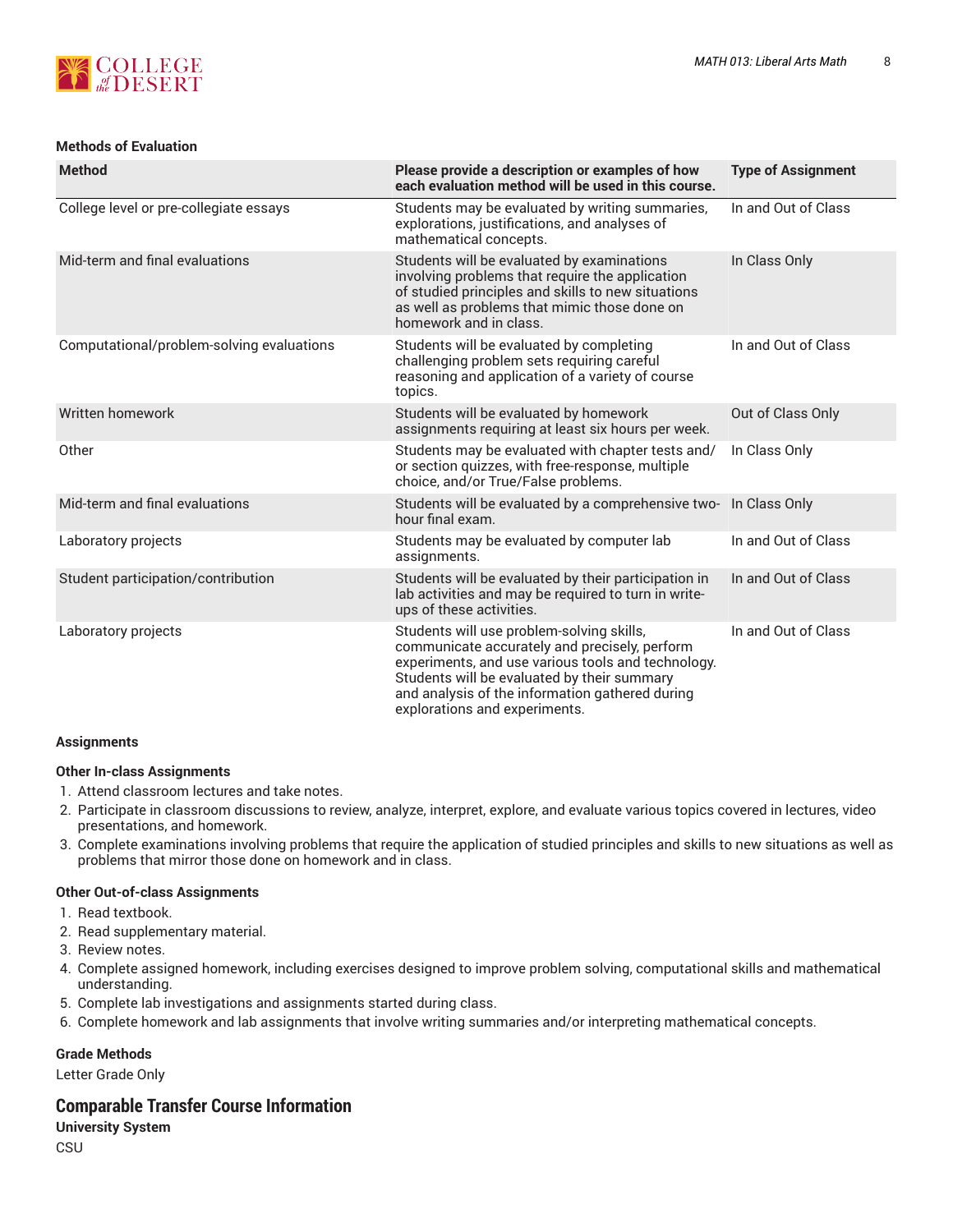

**Campus** CSU San Bernardino

**Course Number** MATH 115 **Course Title** The Ideas of Mathematics

**Catalog Year** 2017-2018

**Rationale** Similar course content. Currently aligned.

**COD GE** C4.B - Language and Rationality - Communication and Analytical Thinking

**CSU GE** B4 - Mathematics

**IGETC GE** 2A - Mathematical Concepts & Quantitative Reasoning

# **MIS Course Data**

**CIP Code** 27.0101 - Mathematics, General.

**TOP Code** 170100 - Mathematics, General

**SAM Code** E - Non-Occupational

**Basic Skills Status** Not Basic Skills

**Prior College Level** Not applicable

**Cooperative Work Experience** Not a Coop Course

**Course Classification Status** Credit Course

**Approved Special Class** Not special class

**Noncredit Category** Not Applicable, Credit Course

**Funding Agency Category** Not Applicable

**Program Status** Program Applicable

**Transfer Status** Transferable to both UC and CSU